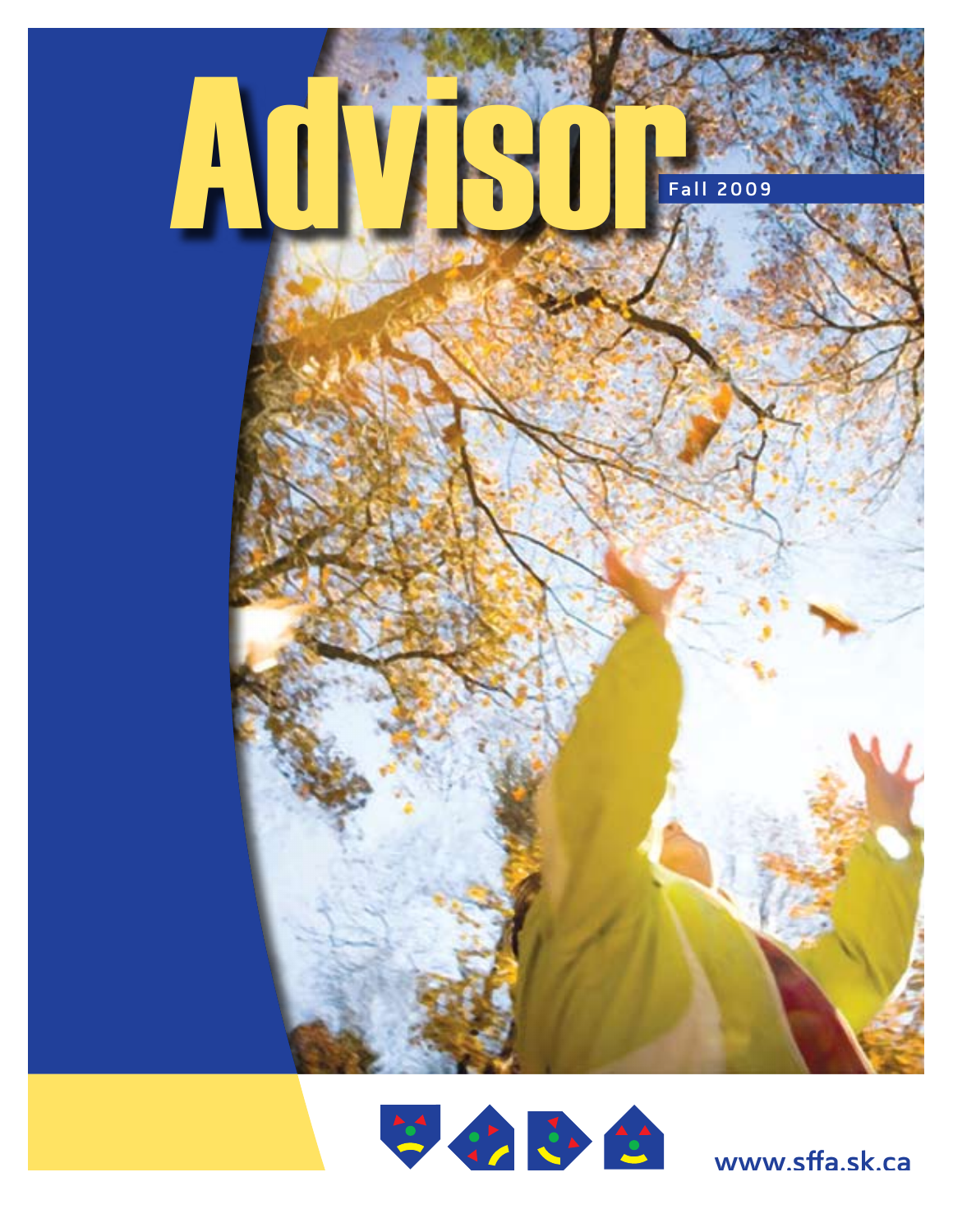

#### **INSIDE THIS ISSUE**

- 6 Inspirational letter
- $\overline{7}$ **NEW!** Damage Assessment **Process**
- 9 ATV safety
- 10 Discounts for **Foster Families**
- $11$ Ministry provides additional funds to SFFA
- 12 Putting ADHD in perspective
- 13 How much sleep do kids need?
- 14 Trading Post for FREE items
- 14 Cyber advice
- 15 Don't forget to ask

### **Children's Discovery Museum** on the Saskatchewan

The Children's Discovery Museum on the Saskatchewan is a not-for-profit, charitable organization dedicated to fostering creativity, curiosity and a life-long love of learning in children ages 10 and under. They offer a great place to learn through play! They currently have three permanent exhibits at this location:

#### **MUDDY PAWS ANIMAL CLINIC**



A vet clinic where children learn about taking care of animals. Kids can choose a stuffed animal, dress up as vets, fill out a check-up form, examine their "patients" with

medical instruments, and treat injuries and illnesses

#### **NORTH WOODS**

A replica of a northern Saskatchewan campsite, complete with a canoe to paddle, a campfire to build and cook over, and a tent for relaxing and reading. Children can learn about camping, animals, what being an explorer might be like and much more.

#### PERFORMANCE ARTS STAGE



An exhibit dedicated to theatre and music. Children can put on costumes, dance, sing, play instruments, put on puppet shows, and create and star in their own productions.

... they are located in Market Mall 2325 Preston Avenue South (across from the Mini-Golf and right next to Mulberry's Restaurant) **Phone: 683-2555** 

Please check it out if you are stopping through or live in Saskatoon!

Reminder to all foster parents to respect confidentiality of all information regarding a child, the child's family, and his/her background This includes posting pictures and any identifying information on the internet (Facebook, MySpace, blogs, etc.)

### The SFFA has moved!

Effective immediately, we have moved to 233 4th Ave South ... same building,

right next door, and up the stairs!

#### Saskatoon **Adlerian** Society

is partnering with the SFFA to offer more amazing resources to both foster parents and members of the Adlerian Society.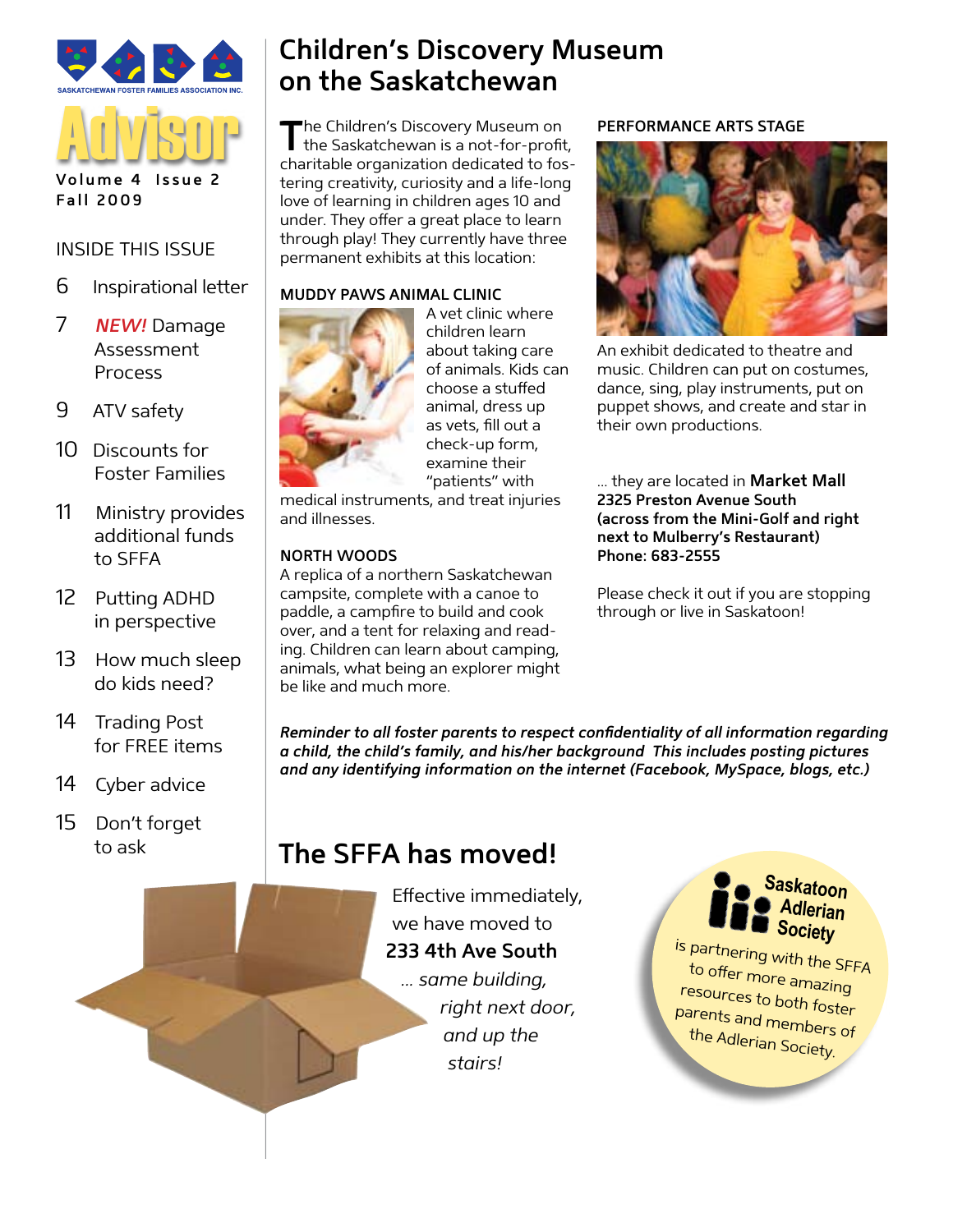### **A Message from the Governor General**



LA GOUVERNEURE GÉNÉRALE THE GOVERNOR GENERAL

RIDEAU HALL OTTAWA

October 2009

**D**uring this National Foster Family Week, it gives me great pleasure to extend my warmest wishes to the members of these families, and to the staff and volunteers at the Canadian Foster Family Association.

These parents, children and the members of their families make a unique contribution to our society. Foster families open their hearts and homes to vulnerable children and youth and bring them comfort, security and a chance to grow. They want to help them develop their full potential and believe in their own ability to discover even more resources and love within themselves. They believe that every child taken in deserves to be welcomed into their homes with open arms.

I am touched by your contribution and the one made by those who support your efforts. I join all Canadians honouring your generosity and sense of adventure this week in saying thank you.



May you all continue this mission you have made your own, a mission that is fundamental to our children, our families, our communities and our country. There is no telling what gifts the children you foster may bring to the world!

hinti le p

Michaëlle Jean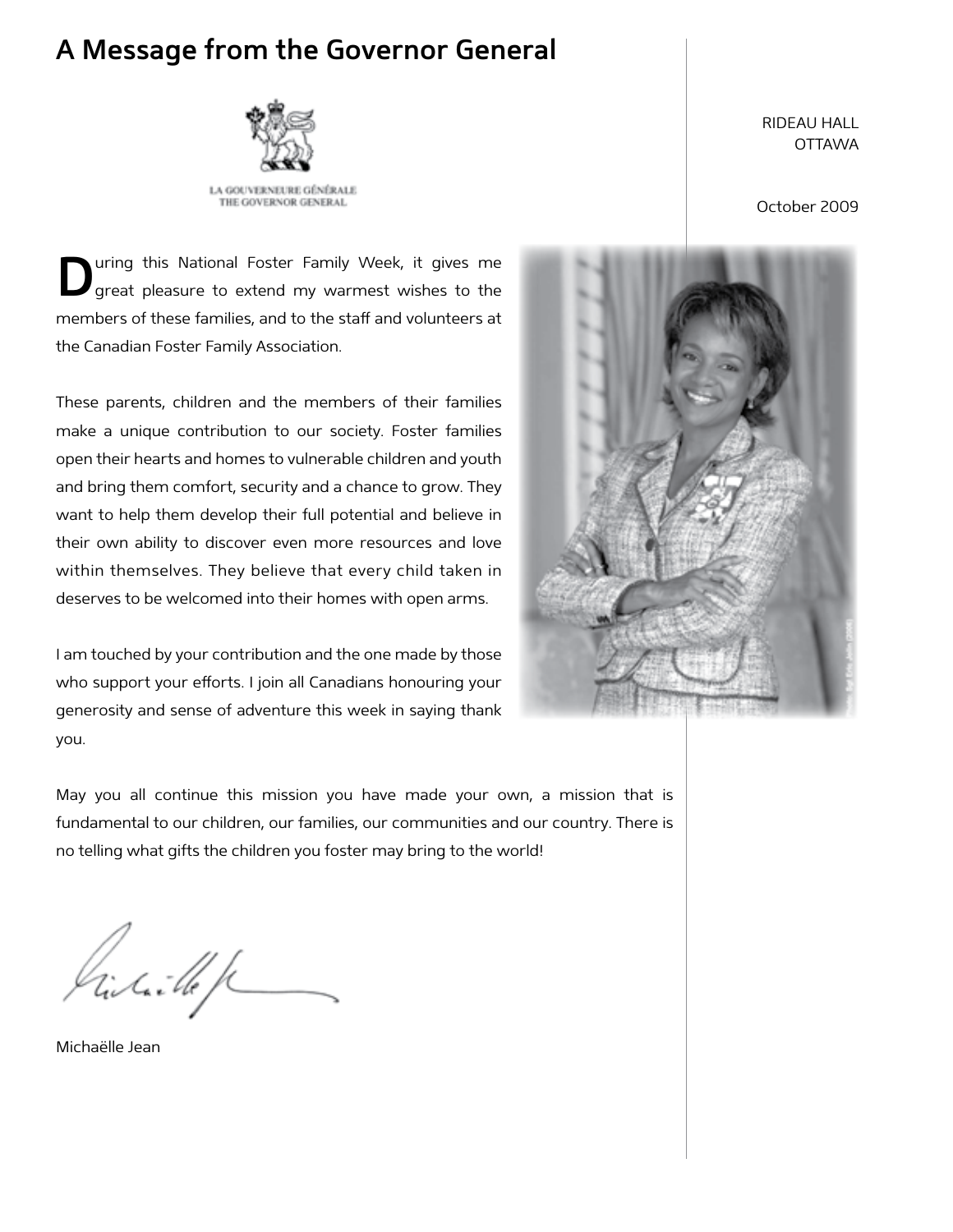## **A Letter from the Prime Minister**



#### PRIME MINISTER . PREMIER MINISTRE

**I** t is with great pleasure that I extend my warmest greetings to everyone marking<br>National Foster Family Week 2009. National Foster Family Week 2009.

With an admirable combination of unending patience and unconditional love, foster families step in voluntarily where family structures can no longer cope, opening up their hearts and their homes to provide a safe, nurturing and stable environment for children whose families are in crisis.

I would like to commend the thousands of Canadian foster families who strive each and every day to make a positive and lasting diference in the lives of young people. Your job is not an easy one, and the rewards are often intangible or fleeting, but you may take satisfaction in knowing that you are helping to make our country a better place in which to live. I would also like to thank the Canadian Foster Family Association for their tireless commitment to the well-being of children in Canada.

On behalf of the Government of Canada, please accept my best wishes for an enjoyable and successful National Foster Family Week.

The Rt. Hon. Stephen Harper, P.C., M.P.

OTTAWA 2009



Be sure to contact your local this fall to see what events they have planned for the season. There are christmas parties, potlucks and other events happening around the province, which are a great way to have fun and meet fellow foster parents, foster children and your local and provincial SFFA representatives.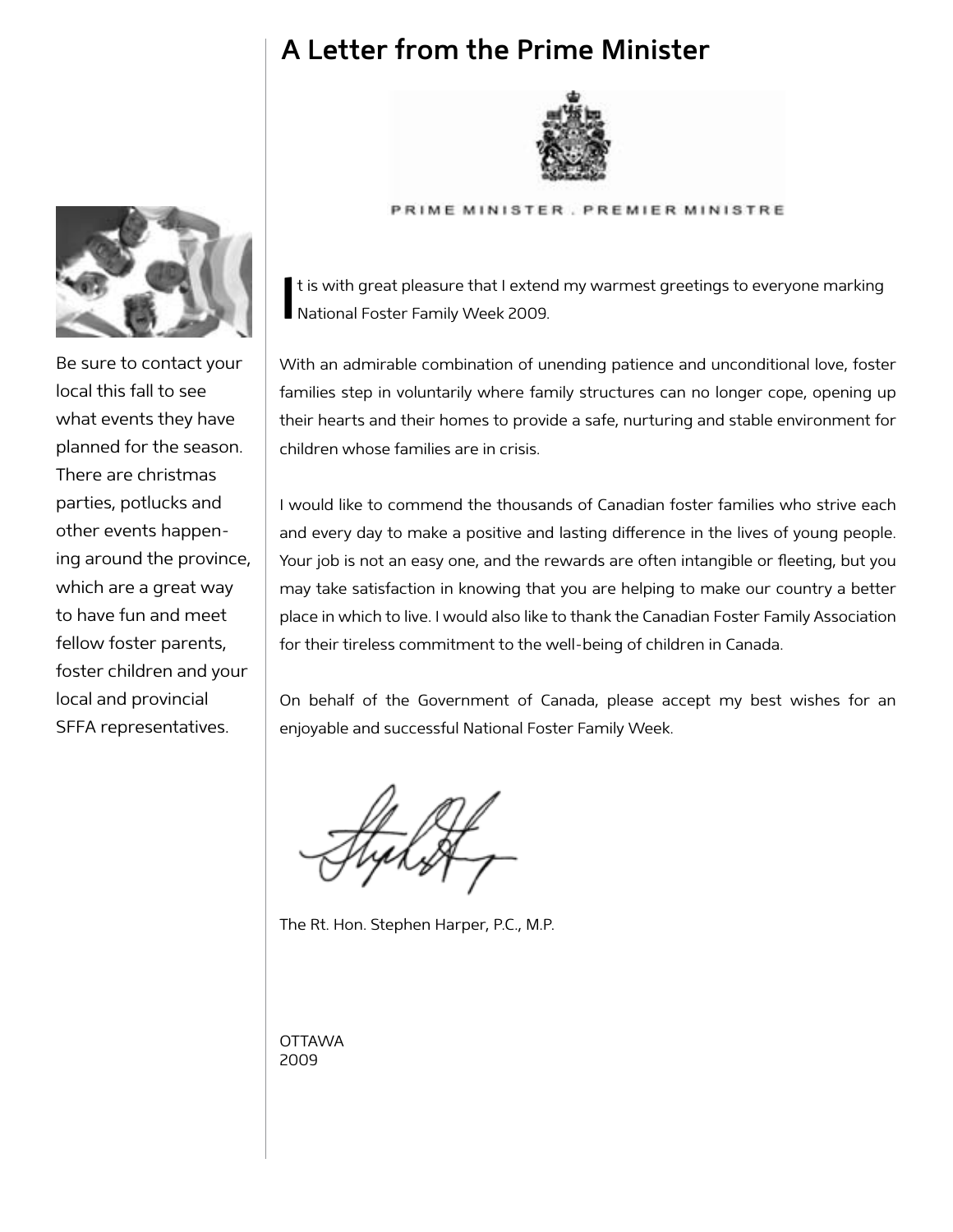### **Message from Deb Davies: Executive Director of the SFFA**

**H**ope everyone had a wonderful summer! Fall has arrived, kids have returned to school – and think, Christmas is just around the corner!

We are again three-quarters of the way through another busy year at the association. In February of this year, Minister Donna Harpaurer announced a number of new initiatives that will provide additional support to our members. In order to carry out those initiatives, the Board of Directors and the Provincial Office staff have been working closely with the Ministry in allowing us to commence the implementation of these new initiatives.

#### **The Ministry is providing additional funding for the SFFA to expand recruitment eforts, including:**

- \$150,000 for promotional activities;
- $\blacktriangleright$  Resources to hire a dedicated foster home recruitment specialist to attract Aboriginal families;
- $\blacktriangleright$  Resources to hire dedicated staff to respond to initial foster home inquiries and support implementation of PRIDE;
- Beginning in March 2009, the Ministry will launch a new initiative to engage existing foster families in attracting potential foster caregivers through a referral program;
- In partnership with the SFFA, the Ministry will establish a working group to review and simplify the foster family payment fee structures;
- The Ministry will pay foster families for the time they spend completing foster parent training as part of the new Parent Resources for Implementation, Development and Education (PRIDE) program;
- If The Ministry will increase funding to the SFFA to enhance respite programming for foster families;
- If Additional funding will be available for damage compensation, and the process for foster families to make claims for damages to their property will be improved;
- $\blacktriangleright$  In partnership with the SFFA, the Ministry will establish a mentorship program to allow experienced foster families to assist newly approved families.

Plans are well underway for the **Canadian Foster Family Association (CFFA) & the Saskatchewan Foster Families (SFFA) 2010 Conference,** which will be held in Saskatoon. The theme of next year's conference is *"Walking Together, Voices for Change".*  The CFFA meetings will be held from June 7-10 with the conference portion scheduled for June 11 & 12. Please plan on attending; this conference will provide our members with an opportunity to network with our peers from across the country and will provide an opportunity for learning. We look forward to welcoming foster families from across the country to our wonderful province.

Staf around the province prepared and took part in celebrations marking Foster Family week for 2009 (October 19-25).

In closing, I would like to thank the SFFA Board of Directors, our SFFA volunteers (Peer Support, Rate Board and PRIDE Trainers) for their commitment and support that they provide to their peers. Last but defiantly not least, the provincial office staf, without you our dedicated team we would not have been able to achieve the accomplishments that we have.

*Remember the SFFA is your voice and your organization; we are here to support you! One large voice is usually more efective than scattered ones.*



*Come check it out!* 

We will have continuous announcements from our staf

We will have a calendar of events for the whole province

Updated manuals and policies

A list of our Resource Centre materials... and much more!!

**We ask that all SFFA Local Committee Executive members notify us of all current and upcoming events as well as any training so that we may post them on our website calendar.**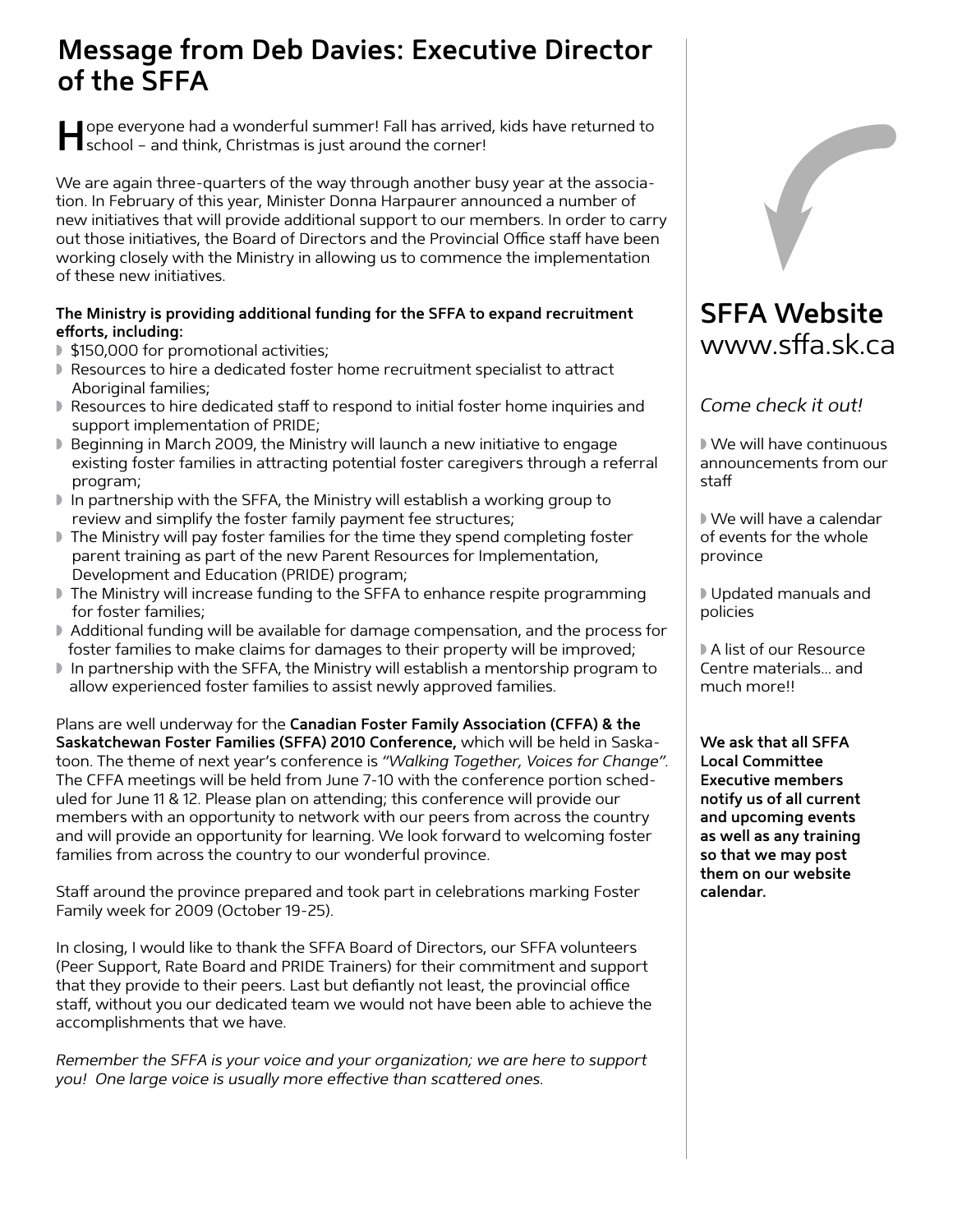### **The SFFA is here to help**



#### **WHAT WE DO**

The SFFA is a network of supports for foster parents. A team comprised of the Executive Director, an Intake and Volunteer Coordinator, a Coordinator of Services, Office administrator, and Family Support Coordinators.

The Family Support Coordinators who, with the assistance of local support volunteers listen to the needs of families, advocate on their behalf, and provide support through difficult times. We are here to answer questions, clarify policy, or to just listen!

#### **WHY USE US?**

The SFFA has knowledge in the polices and protocol used in the administration of the foster care system. We use this knowledge in conjunction with our over 35 years experience in diplomatic negotiation in order to support our foster parents.

#### **WHAT HAPPENS WHEN YOU CALL FOR SUPPORT**

Our intake/volunteer coordinator will take your call. If they are unable to answer your concerns then your call will be transferred to a Family Support Coordinator. After listening to your concerns, the support coordinator will be in contact with the Ministry if necessary, to advocate for you. This may lead to an immediate solution to your concerns or may require a meeting between you and the Ministry which the Support Coordinator can attend. The SFFA Support Coordinator can travel to your region to support you. Should the issue still not be resolved then the foster parent has the option of entering the conflict resolution or mediation process with the Ministry.

The conflict resolution and mediation process is outlined in the *Childrens' Services Manual*. (There is a link to this policy manual on our web site. )

# **An inspirational letter to a Saskatchewan Foster Parent**

If you have any poems, stories or announcements that you would like us to include in the *Advisor* publication, please contact Tracey at the provincial office at (306) 975-1580 or toll free at: 1-888-276-2880 or email your submission to: traceya.sfa@ sasktel.net

Dear Marilyn,<br>On the weekend I was working on my Remembrance Day program,<br>On the weekend I was working on my Remembrance Assembly. One and I was putting together the music for our Peace Assembly. One of the songs that I am going to use this year is, *Angels Among Us* by Lisa Brokop. As I was listening to the words again, I could not help but think of you with your children at the dance on Friday night (one sleeping peacefully on the table, one sleeping snugly on your shoulder an<sup>d</sup> one having great fun on the dance floor!) I think that you are an angel among all of us. I see your qualities of kindness, caring and compassion in your daughter everyday in my room at school. Our community an<sup>d</sup> the children that you take into your home are truly blessed to have you as a role model. You are someone who is selfless and making the world

a better place. " To the world you may be one person, but to one child you may be

the world."

Sincerely, *Louise* 

*"A* fa*mil*y i*s* a g*ift* th*a*t l*asts fo*r*ver"*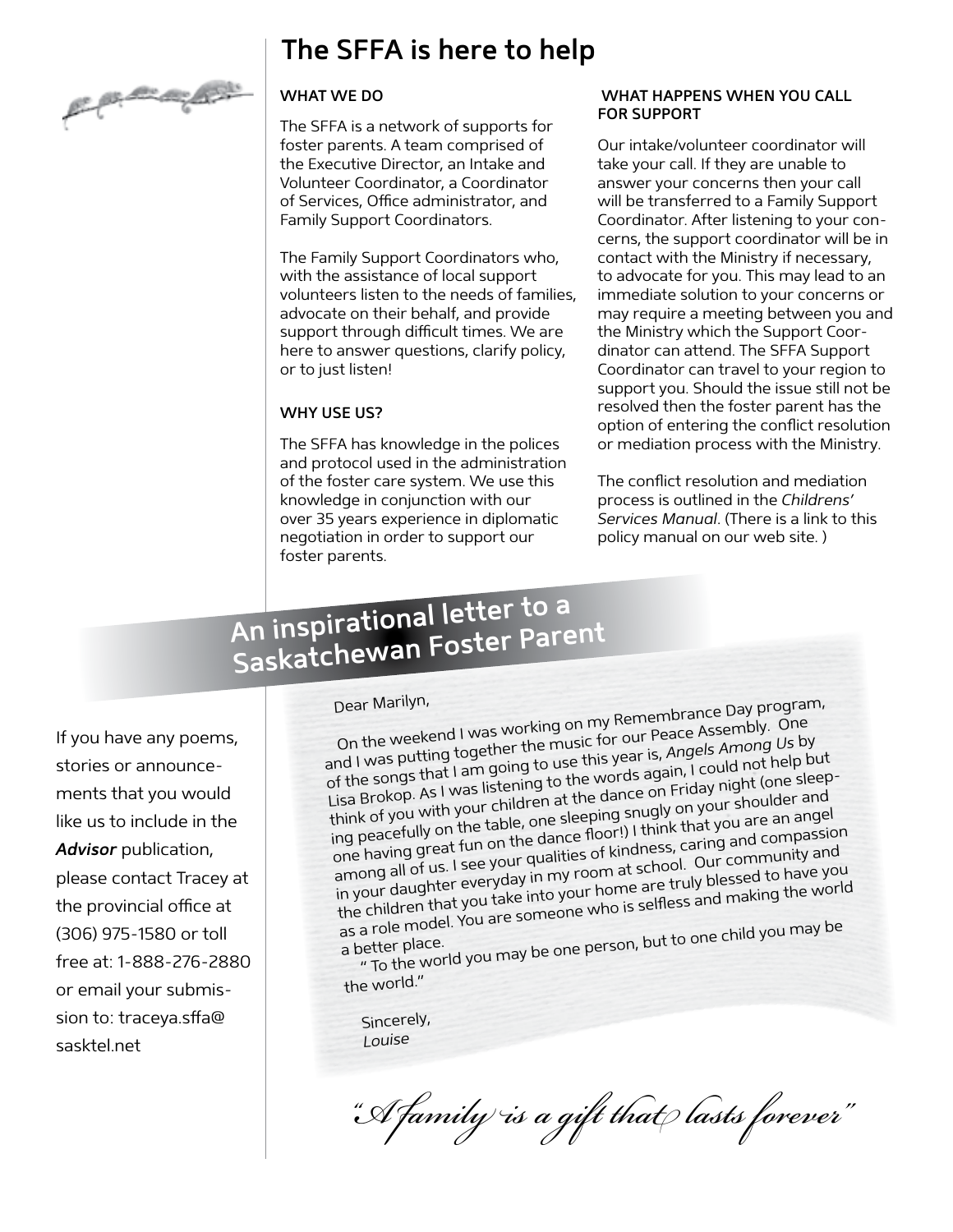# **NEW Damage Assessment Process**

The following process pertains to damage to foster families' home or personal property that is not covered by their personal home insurance or the Saskatchewan Foster Families Association liability insurance. In these circumstances the foster families may seek compensation from the Ministry of Social Services and the process for doing so is follows:

Soster parent notifies the Saskatchewan Foster Families Association of the loss or damage caused by a foster child or children in their care.

The Saskatchewan Foster Families Association contacts the Independent Damage Assessor to carry out an assessment of the loss or damage.

The Independent Damage Assessor will contact the foster family and an investigation to determine the origin, details of damage and cost associated with the loss will be carried out. Contact will be made by phone initially and if necessary, a personal visit to the foster home will be made.

If Following the completion of the investigation, the Damage Assessor will provide the Regional contact person at the Ministry of Social Services with a detailed report, outlining the damage amount the foster parent is seeking, for the Ministry's consideration and possible reimbursement.

The Damage Assessor will be available to the Regional contact to provide additional information or clarification as required 1-888-276-2880.

## **Provincial Annual General Meeting**

 $\sum_{13}$  ur Provincial annual general meeting was held June 13, in North Battleford, Saskatchewan, at the Tropical Inn.

The morning started out with registration beginning at 8am, and then at 9am, the meeting began. We first had opening remarks from Tracie Gilchrist, the President of the Saskatchewan Foster Families Association. The meeting got underway with a cultural education and awareness piece. We had the band Wildhorse singers, drumming and chanting, followed by the Elder, Margaret Ruda. Margaret told some of her stories growing up as a Métis child and trying to fit into her culture.

Tim Koral then spoke about the updates from the Ministry of Social Services. He addressed issues such as how much foster parents will be paid for completing pre-service training for PRIDE, as well recruitment and retention issues and ideas to address these.

Tim's' speech was followed by Enola Kayseas and Darlene Bohach discussing the PRIDE cultural component, and how filming will take place in Saskatchewan to incorporate our Aboriginal culture and construct PRIDE to be relevant to our Province.

President Tracie Gilchrist called the PAGM to order at 1:00pm with good representation from all the locals. The following are services that may be provided by the Damage Assessor:

Provision of a detailed report, including:

Details surrounding damage or loss

Scope of damages

Competitive repair or replacement estimates

Photographs of loss or damage

Assessors recommendations with regard to settlement

There was much discussion on the following topics:

1] Funding for the National Foster Families conference: information on who can go and who selects the delegates to the conference. A request that information be put in the newsletter so that all locals can understand the process and apply to go.

2] Last year's resolutions - Tracie Gilchrist went through the resolutions and gave an update of what actions had heen taken

3] The format on how the PAGM handled resolutions was discussed. It was felt by some that a less confrontational way should be found in debating resolutions. No motion was brought to the floor.

4] Better communication between the board and the locals needs to happen. Tracie Gilchrist made the promise over the next year this would be a major theme of the board.

The elections were held and Jordan Carriere, Christine Fullawka and Steven Clark were elected to the board for a two year term.

The meeting closed with optimism and a challenge to keep the doors of communication open.

Thank you to everyone who helped with the PAGM. We hope that the information provided, was beneficial.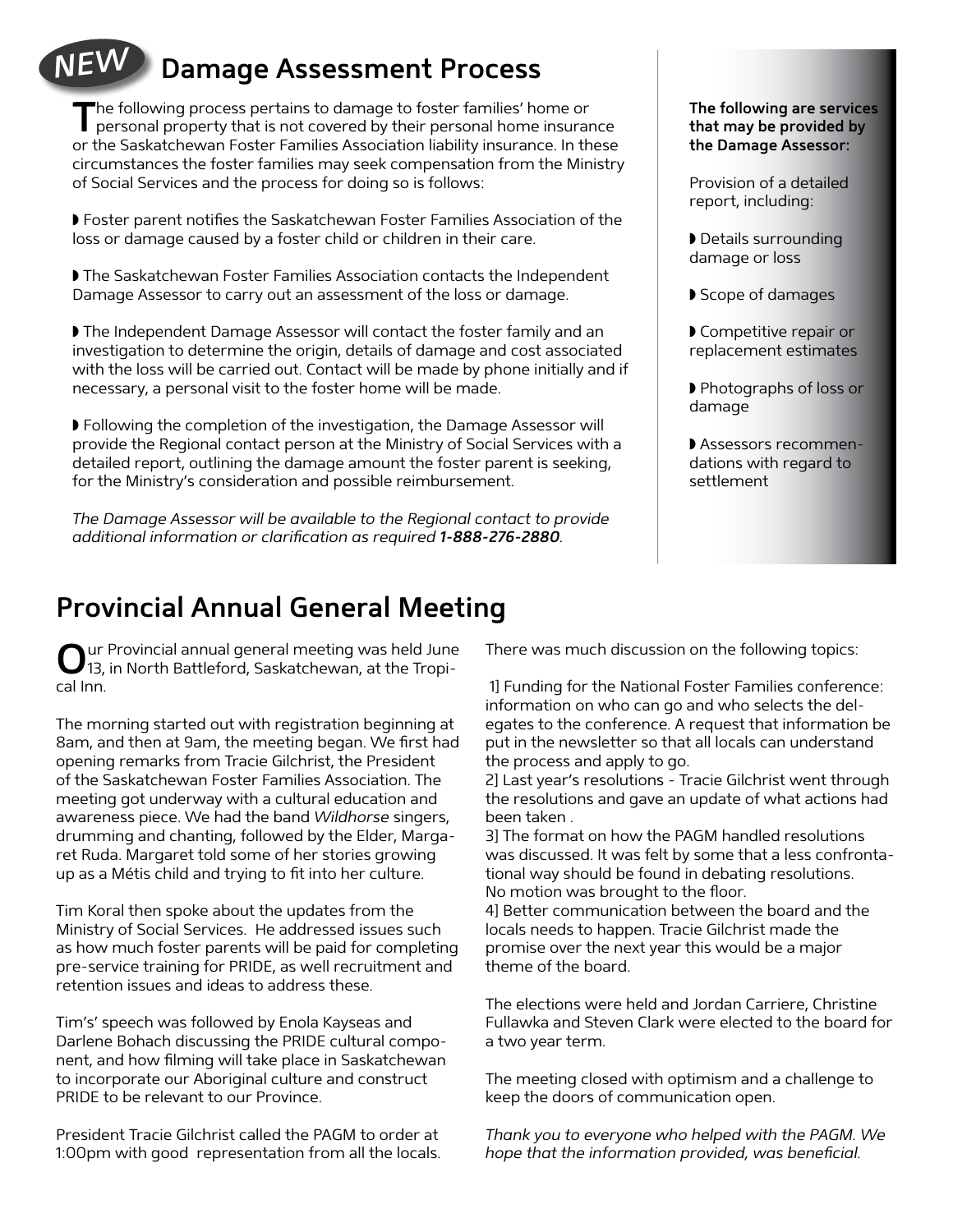

## **Some Facts** About H1N1

 $\sum_{\text{the } r}$  revent getting H1N1 in the first place by following the hand washing quide on the WHO website

Nou will not be able to tell the difference between seasonal flu and influenza (H1N1) without medical help. Typical symptoms to watch for are similar to seasonal viruses and include fever, cough, headache, body aches, sore throat and runny nose. Only your medical practitioner and local health authority can confirm a case of influenza (H1N1).

A person should seek medical care if they experience shortness of breath or difficulty breathing, or if a fever continues more than three days. For parents with a young child who is ill, seek medical care if a child has fast or labored breathing,

This information was taken from the WHO website: www.who.int/

## What Foster Parents need to know about FAS

#### What is FAS?

- Umbrella term describing the range of effects that can occur in an individual whose mother drank alcohol during pregnancy
- May include physical, mental, behavioral, and/or learning disabilities with possible lifelong implications
- Not a diagnosis

#### How you can expect someone with FAS to act:

- Overly sensitive to bright lights, certain clothing, tastes and textures in food, loud sounds, etc.
- Have problems with balance and motor coordination (may seem "clumsy").
- Do not complete tasks or chores and may appear to be oppositional
- Have trouble determining what to do in a given situation
- Do not ask questions because they want to fit in
- Have trouble with changes in tasks and routine
- Have trouble following multiple directions
- Say they understand when they do not
- Have verbal expressive skills that often exceed their verbal receptive abilities
- Cannot operationalize what they've memorized (e.g., multiplication tables)
- Misinterpret others' words, actions, or body movements
- Tend not to learn from mistakes or natural consequences
- Frequently do not respond to reward systems (points, levels, stickers, etc.)
- Repeatedly break the rules
- · Give in to peer pressure, have difficulty entertaining themselves
- Naïve, gullible (e.g., may walk off with a stranger)
- · Struggle with abstract concepts (e.g., time, space, money, etc.)

Studies have shown that early diagnosis and a stable, positive environment can improve the outlook for people with an FASD.

Information courtesy of www.fasdcenter.sambsa.gov

## Saskatchewan Foster Families **Health & Dental Plans**

Your family is your greatest asset. Health related<br>Yexpenses that are not covered by your provincial health plan can result in substantial costs. Now you can take advantage of a range of benefits and services for you and your family.

There is a plan to suit everyone's health and budget. Dental services, prescription drugs, vision care and registered specialists are a few of the health expenses each of us faces without coverage.



By selecting a health plan and any combination of additional coverage options that best fits your life, you can provide cost effective benefits for your family. You can also add new coverage options each year you renew your plan.

Individual coverage can be affordable and there is a plan to suit everyone. To obtain a quote or application form, call Janea Bellay at Performance Financial Services Inc. (306) 281-3891 in Saskatoon or email janea@performancefinancial.ca.

Your family is important to you. Find out how you can get additional benefits!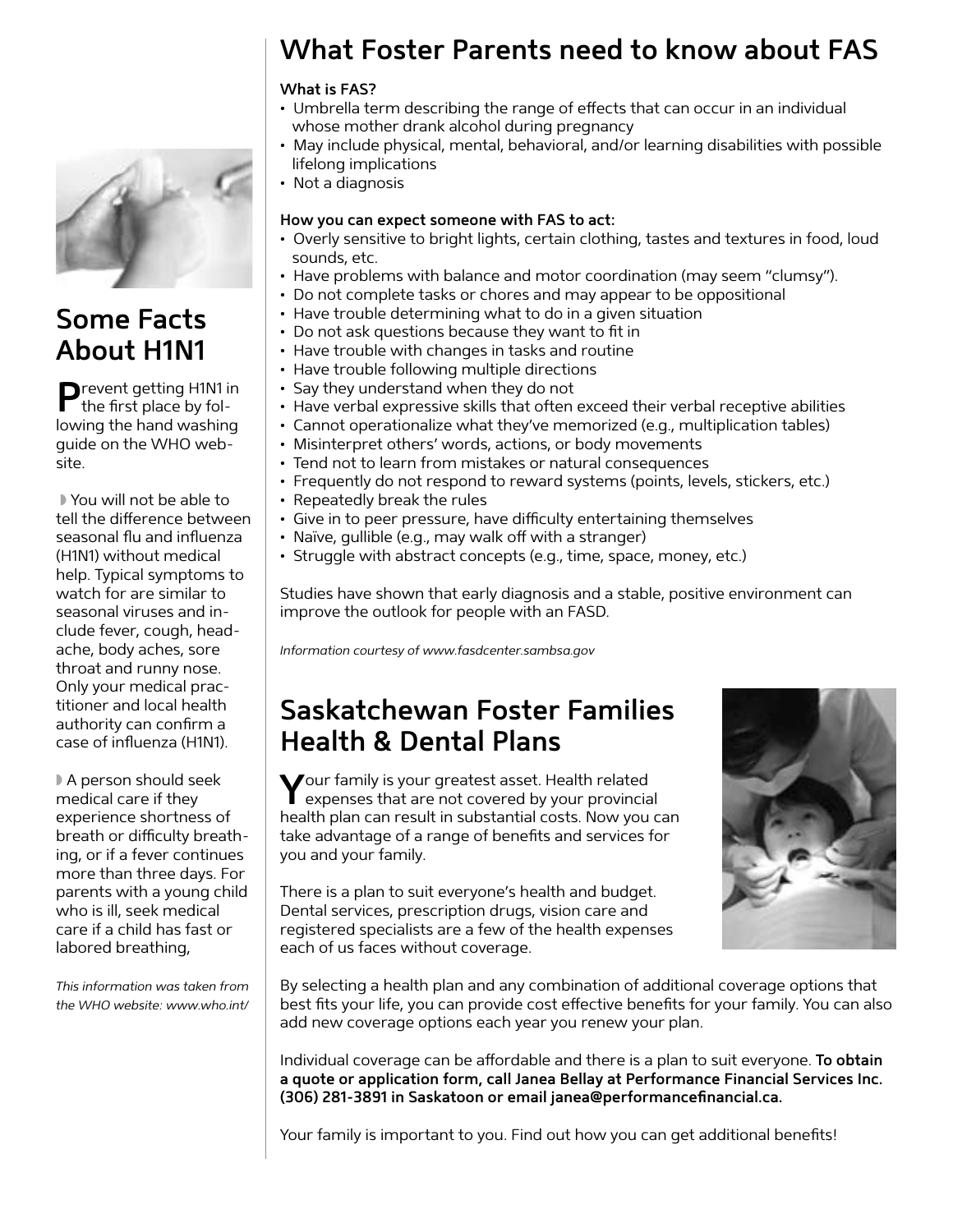# **All Terrain Vehicles**

*Saskatchewan Legislation is supported by the All Terrain Vehicles Act (ATVA), & the Trafc Safety Act (TSA)*

According to the (ATVA) and the (TSA), children under the age<br>
of 16 can operate an ATV owned by an immediate family member. An immediate family member is defined as spouse, parent, guardian, child, brother, or sister of the person.

Children between the ages 12-15 years can operate an ATV on pubic or private property provided they have passed an ap-



proved ATV course, are accompanied on the ATV or supervised by an adult who has held continuously for the immediately preceding 365 days a permit to operate an ATV or have passed an approved safety training course.

Children ages 12-15 can operate an ATV on an untraveled portion of the highway or for the purpose of crossing the highway, at the shortest available route possible. Everyone must have permission to operate an ATV on private property. It is mandatory that everyone wear a helmet, except when operating an ATV on land owned by an immediate family member. There may also be Municipal Bylaws, please consult with them to clarify.

*Please consult with the Ministry of Social Services for permission for the children and youth in care, to ride or operate an ATV.* 

# **ATV safety tips**

**E**njoy your ATV Adventure with Safety. An ATV is a great way to enjoy the outdoors. ATVs (All Terrain Vehicles) handle diferently from other vehicles and it's important to understand safety guidelines before you head for the hills. Take a look at these safety tips and ensure your ATV adventure is always fun.

#### **Follow these instructions for ATV Safety:**

Always read your Operator's Guide, Safety Handbook and all labels carefully and follow the operating procedures described; watch an ATV Safety Video. I Take a training course. Never operate an ATV without proper instruction. Always follow age and passenger recommendation for your ATV (check with your dealer for specific guidelines). I Never operate an ATV on any paved surfaces or public streets. Always wear protective gear including

an approved helmet that fits properly. l Never consume alcohol or drugs before or while operating this ATV.

I Inspect your ATV each time you use it to make sure it is in safe operating condition.

 $\blacktriangleright$  Be alert to changing terrain conditions; check for obstacles before operating in a new area. Be cautious of excessively rough, slippery or loose terrain. Never attempt to operate over large obstacles, such as large rocks or fallen trees.

Always follow proper procedures for climbing, descending and crossing hills; check terrain before you start. Don't attempt a hill too steep for the ATV or your abilities.

I Never operate an ATV in fast flowing water or in water deeper than that specified in the Operator's Guide and the Safety Handbook. Remember that wet brakes may have reduced stopping ability.

Always be sure there are no obstacles or people behind you when you operate in reverse. When it is safe to proceed in reverse, go slowly.

**These safety tips are only guidelines provided by Bombardier ATVs Operator Safety Checklist, for more information about ATV Safety, call: Canada Safety Council (CSC): 1-613-739-1535 ext. 227** 

*Information attained from the website: http://www.safekidscanada.ca/SKCPublicPolicyAdvocacy/ custom/ATVProvincialLegislationChart.pdf*

# **Winter Survival Kit**

In the age of good<br>
highways, sophisticated n the age of good cars, and ever present cell phones, we worry less than ever about the hazards of winter driving. We shouldn't be so flippant about the risks of winter travel. We can all be better prepared by simply packing a winter essentials kit in our cars:

- Winter coat, hat, and gloves; ideally a blanket (or more than one) as well
- First-aid kit
- Some non-perishable food such as granola bars, or crackers; even just some hard candy can help
- Matches in a water-tight container
- Candles and an empty coffee can to melt snow; a cup is a good idea as well
- Flashlight with extra batteries
- Small tool kit or at least an all purpose tool
- Shovel
- Jumper cables
- Tire chains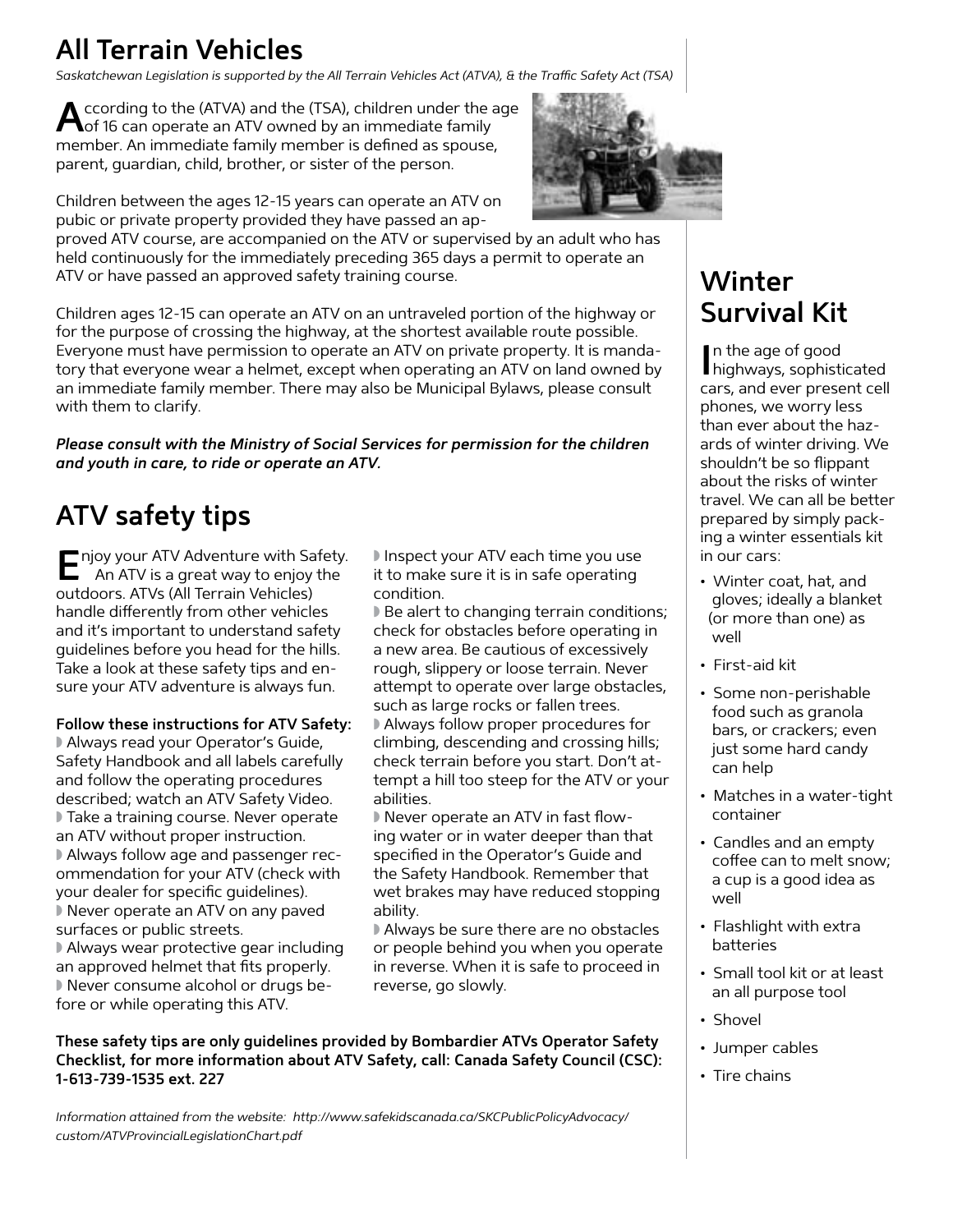













### **Discounts for Foster Families**

**I**<sup>f</sup> you know of a local business to re-<br>quest discounts from please call Tracey f you know of a local business to re-Arnold for more information: 1-306- 975-1580 and we will provide you with a letter you can present to the business which will then be followed up by the SFFA.

Please bring in your membership card to the businesses below and receive great discounts.

**Kids Trading Company** is offering foster families a 10% off discount for everything in the store. Show your membership card at time of purchase. (Regina) http://www.kidstradingcompany.ca

Payless is offering foster families a 15% off all regular priced merchandise for 2009. The discount cannot be used in conjunction with any other promotion or discount. You must show your membership card at time of purchase.

**ICI Paints** offers 30% off paint and 20% percent off brushes and rollers. Bring your membership card in and the discount account is under Saskatchewan Foster Families. The account is available all across Saskatchewan.

#### **Saskatoon Travelodge**

Standard rooms: from \$104.95 for single/ double. This rate is subject to availability. Group conference rates (10 rooms or more) can be negotiated at the time of booking. If you have trouble booking a room, please call Alana at 978-6520.

#### **Costco Wholesale**

(Saskatoon Location) When foster families purchase a NEW membership at Costco, you can receive a \$10.00 Gift card. This is not available for membership renewals. Please contact Debbie Oberhammer at 933-4262 if you are interested in this offer.

#### **The Brick**

*Saskatoon:* contact Randy King or Ken Collier and they will give you contract pricing. Make an appointment with Randy and the process will go more quickly 244-1400. *Prince Albert:* Contact Heith Olmstead for contract pricing 763-1775. *Regina:* Contact Roger Martin for contract pricing 924-2020. *Moose Jaw:* Contact Ron Morin for contract pricing 692-9520. *North Battleford:* Contact Nathan for contract pricing 446-3433.

#### **Uncle Ed's Furniture**

(Saskatoon) Talk to Bernie or Manfred and they will give you a good discount 244-2057.

#### **Tomas The Cook**

(Saskatoon) Members of the Saskatchewan Foster Families Association will receive 10% off at Thomas The Cook restaurant when they present their membership card.

#### **Cozy Cradles & Kids Wear**

(Regina) Offers a 10% discount to Foster families.



**I estimated that on average a school-age child using a disposable lunch generates 67** 

**t has been** 

**pounds of waste per school year. That equates to 18,760 pounds of lunch waste for just one averagesize elementary school.**

*Please consider reducing the amount of lunchtime waste your family generates.* Think about what you can do to cut down on waste. Here are a few suggestions for getting started:

**How to cut down on lunchtime waste?**

• Pack a cloth napkin instead of a paper napkin.

• Pack stainless-steel utensils instead of using disposable plastics.

• Pack a reusable drink container instead of disposable juice boxes, juice pouches, cans, and plastic bottles.

• Pack lunch items in reusable containers. Avoid using plastic wraps, plastic bags, wax-paper bags, and aluminum foil.

• Avoid purchasing pre-packaged items. Buy foods in larger containers and leave them at home for recycling.

• Pack lunches in a lunch box or backpack instead of relying on paper or plastic bags.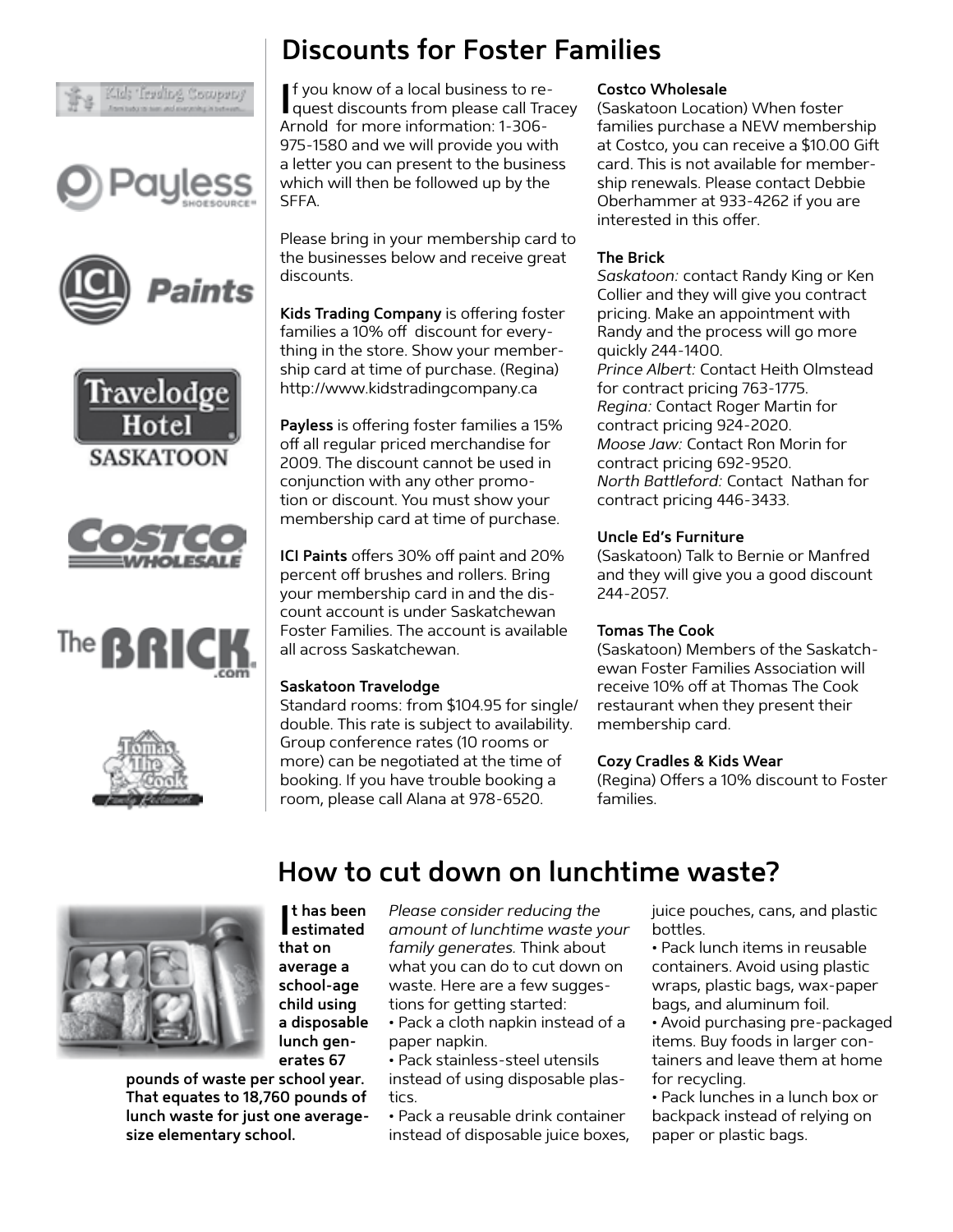

### **A note from the Ministry of Social Services**

#### *Hello Foster Families!*

**Y**ou will recall that in March 2009, the SFFA mailed the Ministry's information booklet, entitled "Putting Children First", to all foster families in the province. This booklet provided information regarding the Ministry's response to the Children's Advocate Report; Breach of Trust. The booklet also included some of the Ministry's plans for new initiatives to improve services and supports to foster families.

Among these new initiatives are payments to foster families for attending required training and a "finder's fee" for referring new foster families.

Payment for completion of PRIDE training will be provided to all foster parents at a rate of \$270.00 per person. This includes all new and existing families who have completed PRIDE PreService, or Introduction to PRIDE sessions, and are actively fostering efective April 1, 2009. (This payment is in addition to the current reimbursement of training expenses for foster families, ie. babysitting, mileage, etc.) This new payment will automatically be administered by your resource worker, therefore you need not make application for these funds. We are striving to have these payments in the hands of foster families by early fall.

A payment similar to a finder's fee will be paid to a foster family who refers a prospective foster family. Once the new family is approved and has accepted their first placement, the referring family receives payment of \$200. This finder's fee / referral program became efective July 1, 2009.

In the coming months, the Ministry will be working very closely with your provincial association to implement these and other changes, including increased foster care advertising throughout the province, improvements to respite and damage compensation and developing

a mentorship program for new foster families.

A final note regarding the Children's Advocate Report released in February, 2009: There are numerous references in the report regarding the reporting of *Serious Case Incidents*. It is mandatory to report all *Serious Case Incidents* to your foster child's caseworker as soon as possible following the incident.

Please remember that *Serious Case Incidents* include, but are not limited to the following:

I incidents that may affect the health, safety and well-being of children (this includes physical or sexual assault of children by anyone including other children);

adverse reaction to medication of a child in care;

I allegations of serious violent crime (i.e. homicide, assaults, arson, armed robbery, major property offence) committed or alleged to be committed by a child in care;

I intentional or willful damage of property by a child.

Thank-you for your attention to this.

Foster families are vital to supporting our child welfare system and we at the Ministry are ever appreciative of the efforts and contributions that you make on a daily basis. As you know, we are always looking to recruit new families, so if you know of a family who may be able to provide a loving, stable environment for foster children, please encourage them to contact the SFFA.

#### *Eva Carpenter*

*Senior Program Consultant, Foster Care Child and Family Services Division*

# Attention: **Policy change regarding Foster Parents adopting**

*Please be advised that the policy preventing foster parents who adopt a child from being allowed to foster for a one year period, following placement, has been removed.*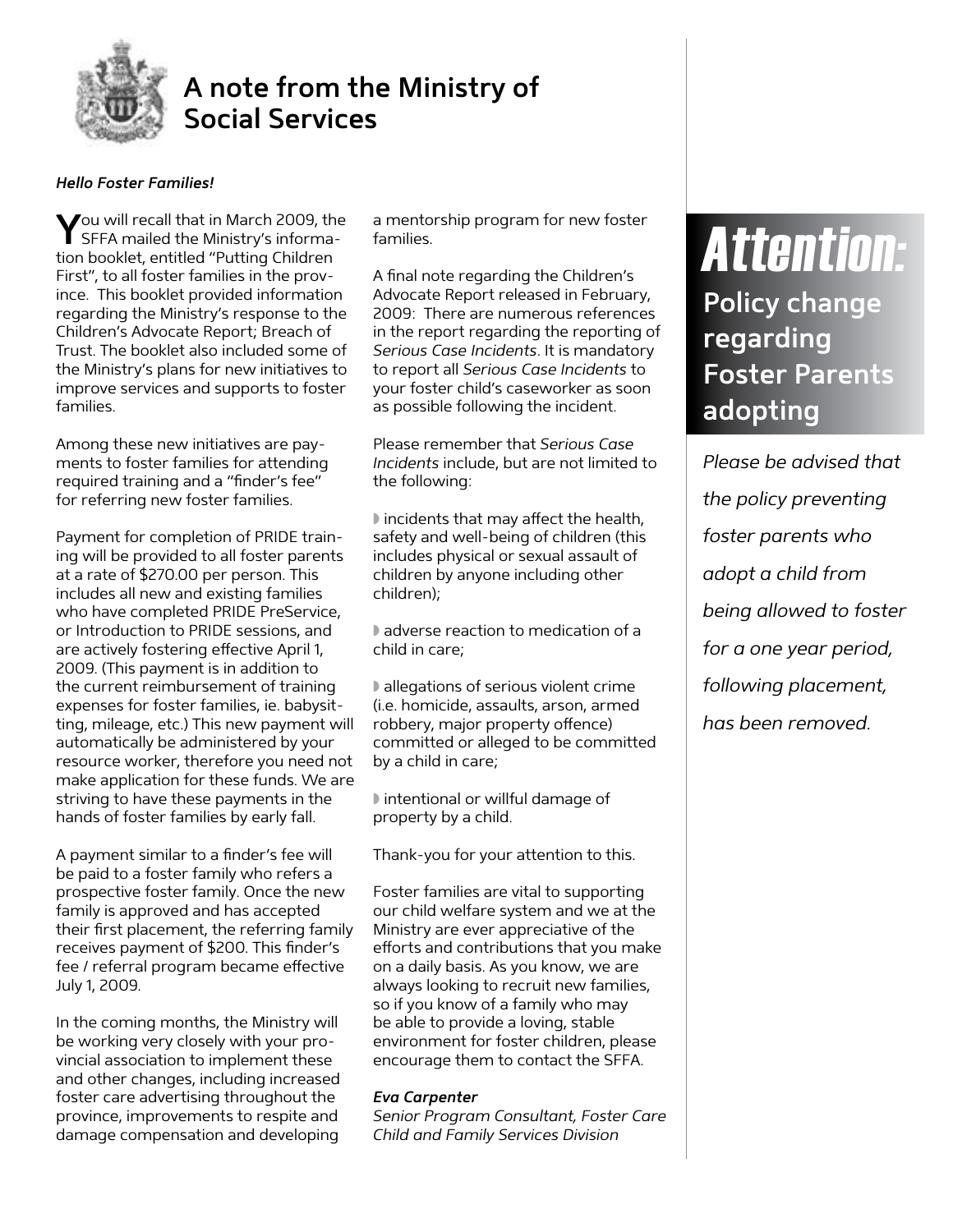

#### **Families Together – READ Saskatoon**

#6 Bateman Crescent (off Main Street, behind the 8th Street Superstore)

Come in out of the cold and have a warm evening with your family! We meet every Wednesday at 6:30pm at *Radius Community Center* for games, stories and laughter. This is a FREE program open to all families!

## **Attention Deficit-Hyperactivity Disorder**

#### **What is Attention Deficit-Hyperactivity Disorder?**

Attention deficit-hyperactivity disorder (ADHD) is a neurobehavioral disorder that afects 3-5 percent of all children in North America. It interferes with a person's ability to stay on a task and to exercise age-appropriate inhibition (cognitive alone or both cognitive and behavioral).

#### **Types of ADHD**

There are several types of ADHD: a predominantly inattentive subtype, a predominantly hyperactive-impulsive subtype, and a combined subtype. ADHD is usually diagnosed in childhood, although the condition can continue into the adult years.

#### **Warning signs**

Some of the warning signs of ADHD include failure to listen to instructions, inability to organize oneself and school work, fidgeting with hands and feet, talking too much, leaving projects, chores and homework unfinished, and having trouble paying attention to and responding to details.

#### **Is there any treatment?**

The usual course of treatment may include medications such as methylphenidate (Ritalin) or dextroamphetamine (Dexedrine), which are stimulants that decrease impulsivity and hyperactivity and increase attention. Most experts agree that treatment for ADHD should address multiple aspects of the individual's functioning and should not be limited to the use of medications alone. Treatment should include structured classroom management, parent education (to address discipline and limit-setting), and tutoring and/or behavioral therapy for the child.

#### **What is the prognosis?**

There is no "cure" for ADHD. Children with the disorder seldom outgrow it: however, some may find adaptive ways to accommodate the ADHD as they mature.

*Information courtesy of The National Institute of Neurological Disorders and Stroke*

# **Word Search**

Can you find the hidden words? **Each word ends with the letter H.** The words may be horizontal or vertical.

DRNGDTENOUGHV APEACHFRESHJM **MONTHVISMOOTH BWNSEANOVBYCP** E A R T H N I L Z D I S H A T L O M I S M Y T H C T CCEMDSHLDJIRO H H N A U H N A E M G A U **VGCWRRRPBHTC** T H A O I C T A E C H T. EYHMSUCHHTAHV M A R C H G H T V H C Y G T V Y Z L H I J O U H V J

**ARCH, BATH, BEACH, DEPTH, DISH, EACH, EARTH, ENOUGH, FINISH, FRESH, HIGH, LENGTH, MARCH, MONTH, MYTH, PEACH, RICH, ROUGH, SCRATCH, SMOOTH, STOMACH, TOUCH, VANISH, WASH, WATCH.**



### **Saskatoon Police Service** Announces its newest member!

The yet to be named SPS mascot will<br>visit schools and take part in public events building relationships in the community and promoting crime prevention and safety.

**If you are an elementary school student, enter to win a \$50.00 Cineplex gift certificate.** Submit your entry including your name, age, grade, school, address and phone number to *PoliceService@ Saskatoon.ca* by October 30, 2009. Limit of one contest entry per student.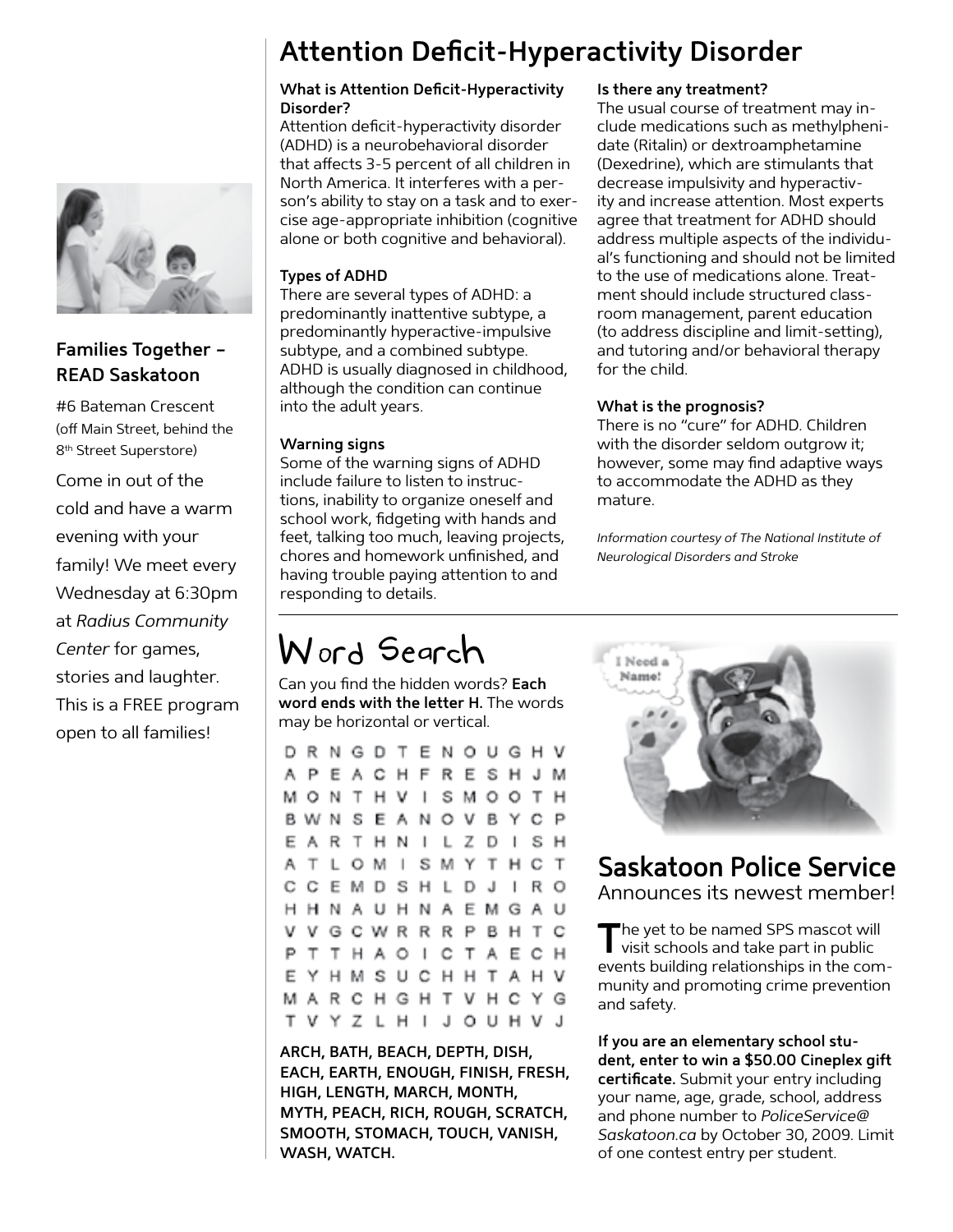## **How much sleep do children need?**

**A** s your child moves past the first year toward **18-21 months old** he will lose his morning nap and nap only once a day for an hour and a half, to two hours. While toddlers need up to 14 hours a day of sleep, they typically get only about 10½.

The transition to one nap may be a bumpy one, though, where one nap is not enough and two are too many. If this is the case, you may try moving his bedtime earlier, so that he is more rested and better able to skip the morning nap. Another approach involves alternating one-nap and two-nap days, depending on his sleep the previous night.

If your child is sleeping well and is rested, occasional changes in his daily routine are generally well tolerated. However, if he is not sleeping well, changes may cause quite a few problems. Children at this age move to a bed from a crib and often develop sleep issues that include fears (monsters, the dark, separation), refusing to take naps, resisting going to sleep, night waking, getting out of bed, and getting up too early.

**Children three to six years old** typically go to bed around 7 - 9 pm and wake up at about 6 - 8 am, just as they did when they were younger. At age three, most children are still napping, while at five years most are not. Naps gradually become shorter as well. New sleep problems do not usually develop after 3 years of age.

You are impressed and exasperated at how well your child has developed bedtime stalling tactics, and at how easily you may be manipulated – "I need to go to the bathroom (again). I need a glass of water; I am so thirsty. Wait, I love you (for the fourth time)."

As always, you must be sensitive to your child's sleep needs and aware of how well rested she is. Nursery school, preschool, playgroups and the like may wind up eliminating naptime. So don't eliminate naps if he/she is not ready.

Sleep, among other factors, influences your child's temperament. Poor sleep (too little and/or poor quality) is associated with behavior problems like aggression, defiance, non-compliance, oppositional behavior, acting out, and hyperactivity. The inability to put themself back to sleep unassisted and ir-

regular bedtimes are also associated with behavior problems. It is clear, then, that the proper amount and quality of sleep are very important for your child's development.

#### **At seven to twelve years**

**old**, with social, school, and family activities, bedtimes gradually become later and later, with most 12 year olds going to bed at about 9 pm. There is still a wide range of bedtimes, from 7:30 - 10 pm, as well as total sleep times, from 9 - 12 hours, although the average is only 9½ hours.

do not "outgrow them."

quality of sleep.

Sleep needs do not decrease and remain vitally important to your child's health, development, and well-being. Without the proper amount of sleep, your child will become increasingly sleepy during the day. Those children with a history of sleep problems see them persist. They

**Sleep needs remain just as vital to health and well-being for teenagers** as when they were younger. It turns out that many teenagers over 15 actually need more sleep than in previous years. Now, however, social pressures conspire against getting the proper amount and



#### **Average sleep recommended...**

**1 - 3 Years Old:**  *12 - 14 hours per day*

**3 - 6 Years Old:**  *10¾ - 12 hours per day*

**7 - 12 Years Old:**  *10 - 11 hours per day*

**12 - 18 Years Old:**  *8¼ - 9½ hours per day*

Teens are not getting the sleep they once did, and many have difficulty falling asleep and frequently wake up at night. This is not normal, and all this is taking a toll. Sleep deprivation is associated with mood changes and behavioral problems, including conduct disorders and inattention.

One study of North American high school students found that 13% were chronically sleep-deprived. Other international studies confirm the global nature of this problem. Not getting enough sleep and not sleeping well is not OK.

*Information for this article attained through WebMD, Inc.*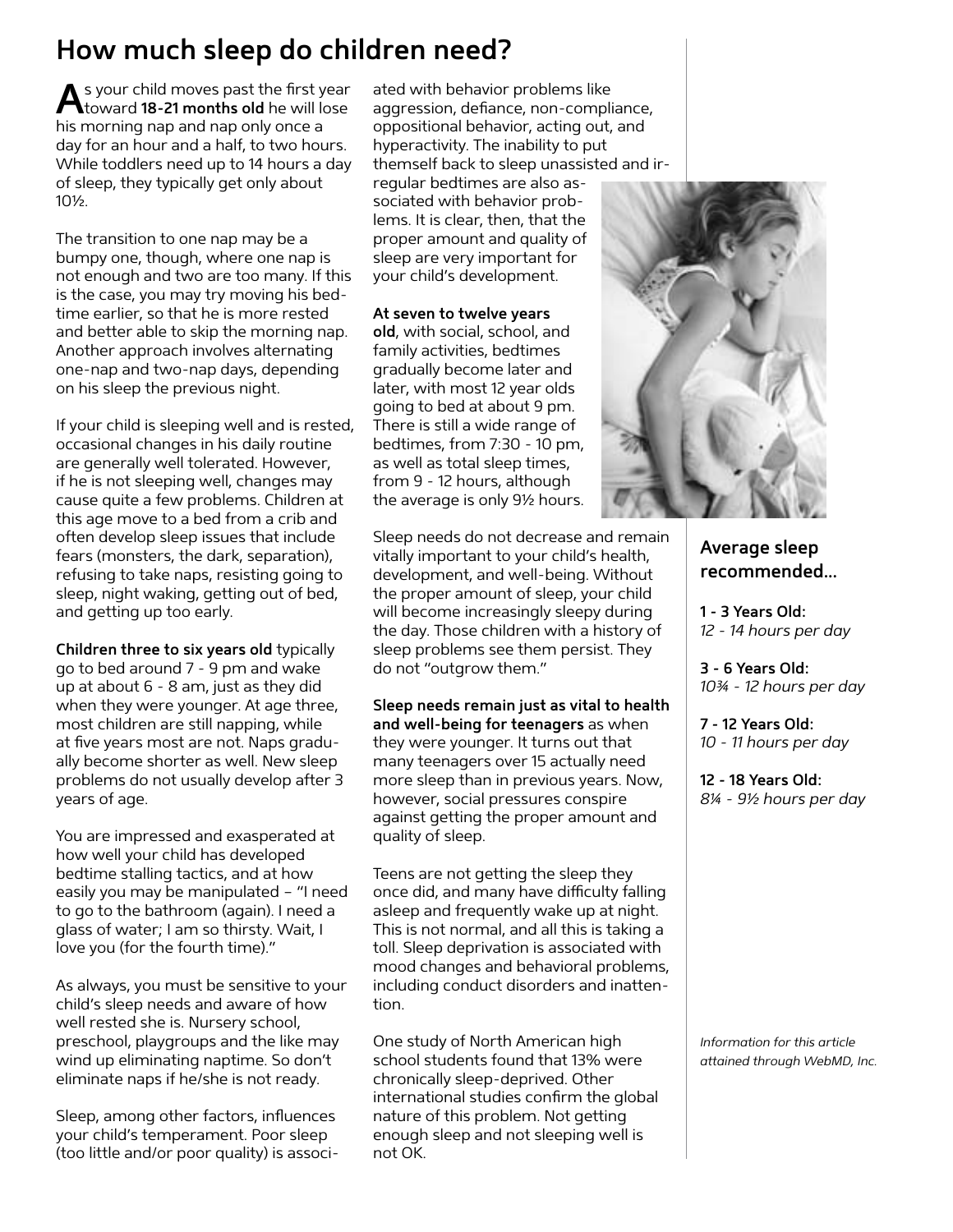### **Cyber space advice**

**M** ost kids are using computers to surf the Internet these days, but their parents or caregivers may not always be aware of where they are going and what they're looking at. Parents and teachers are left with the dilemma of al-

lowing the internet to be fun and educational, but at the same time safe.

To help parents, caregivers and teachers deal with this issue, there are many software packages on the market designed to 'filter' or 'block' certain Internet sites that may not be appropriate for children to be viewing, as well as unwanted emails and chat rooms. Parents and teachers have to use their own judgement in using these kinds of programs, basing the allowed privileges on the age of the child and their maturity level.

Children under the age of about eight years old should not be left to surf the net by themselves. A parent or guardian should be sitting with the child and engaging in activities on the web as well, just as if the parent was reading a story or playing any other game with them. This way, you'll know exactly what your child is exposed to while they are surfing. If you are just getting your child or youth started on the Internet, try exploring some resources that can give you tips and advice on instant messages, chat rooms, blogs, message boards and online communities.

If a child is old enough to be on the Internet by themselves, but you are still worried that they might stumble upon some material that is not suitable for them, you can buy, or even test, a free trial version of a software "filter." Some of these programs allow parents to make sure that their child is only visiting certain pages by setting up a list of preapproved sites. If it's listed, the child gets to go there. If it's not listed, the page is blocked. There are also address checks and chat blocks.

Keep in mind that some of these programs have a tendency to block out certain information, such as anatomy of the body, which may be useful for your child during school projects. Software filters can be helpful, but none take the place of talking with a child about surfing safely.

## **Something to check-out**

The Foster Care Trading Post, that used to be called Foster Care Share, is exclusively for Foster Parents to use; has all kinds of FREE items up for the taking. Do you have used articles that you no longer need, such as children's clothing and/ or toys, furniture or appliances? Do you need some new items like a bed, household items, or personal items?

Next time you're on your computer, you can visit one of these sites:

for **Saskatoon** http://groups.yahoo.com/group/saskatoonfostercaretradingpost/

for **Regina** http://groups.yahoo.com/group/reginafostercaretradingpost/

for **Fort Qu'appelle**  http://groups.yahoo.com/group/FQfostercaretradingpost/

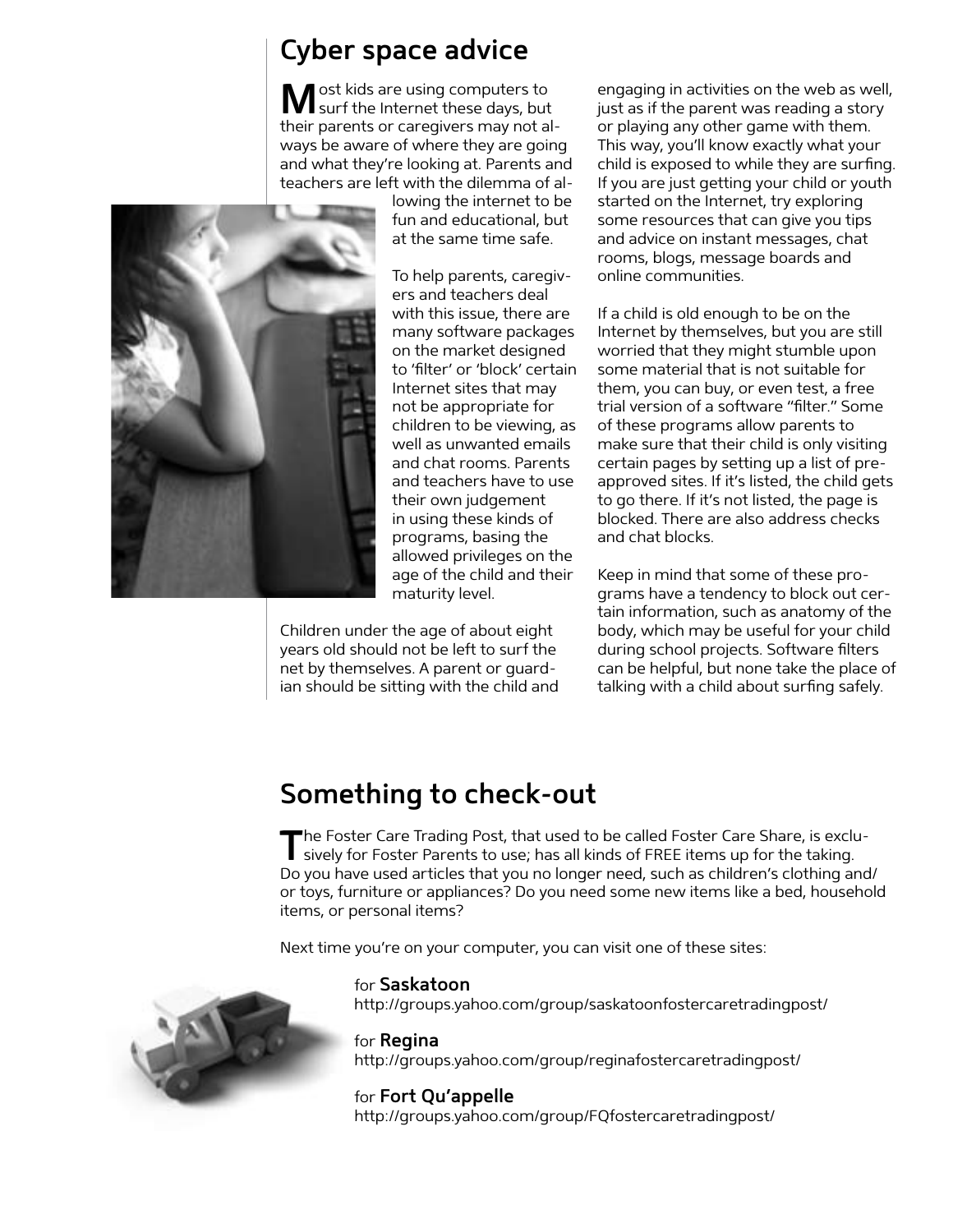### on't forget to ask!

ster Parents often wish they had asked more questions before accepting a child o their home. The list below is designed to assist you in your discussion with the nistry. (All questions do not apply to all placements.)

Vhy is this child being placed?

What is the child's understanding of the reason for placement/separation rom his family?

What are the child's previous placement experiences?

What is the family situation- parent's names?

Where are the parents?

Will the parents visit? Where? How often?

tre there siblings? Where are they?

Nill there be pre-placement visits?

What is the plan for the child? Length of placement?

What is the child's legal status?

When was the child's last physical?

What is the child's health? Allergies? Medication? Last dental check up?

Who is the child's doctor? The medical number?

Is religion important to the child?

What school and what grade does the child attend?

Are there school problems?

Does the child have any special behavioural problems? Habits?

If this child has been sexually abused, is he at risk to himself/others?

What will help the child feel at home? Favourite food, comforting toy?

Will there be a clothing grant? Are the child's clothes adequate/appropriate?

When will the social worker visit/call?

Who do I call after hours?

What do you (social worker) expect of me (foster parent)?

Will I receive the form Confidential Information for Foster Parents **Regarding Child Placement?** 

rinted from the BC Foster Family Association



#### Reminder to all **Foster Parents**

If you are interested in training or have any ideas, please contact your Local President. The SFFA offers training, and would be glad to set up training in your area.